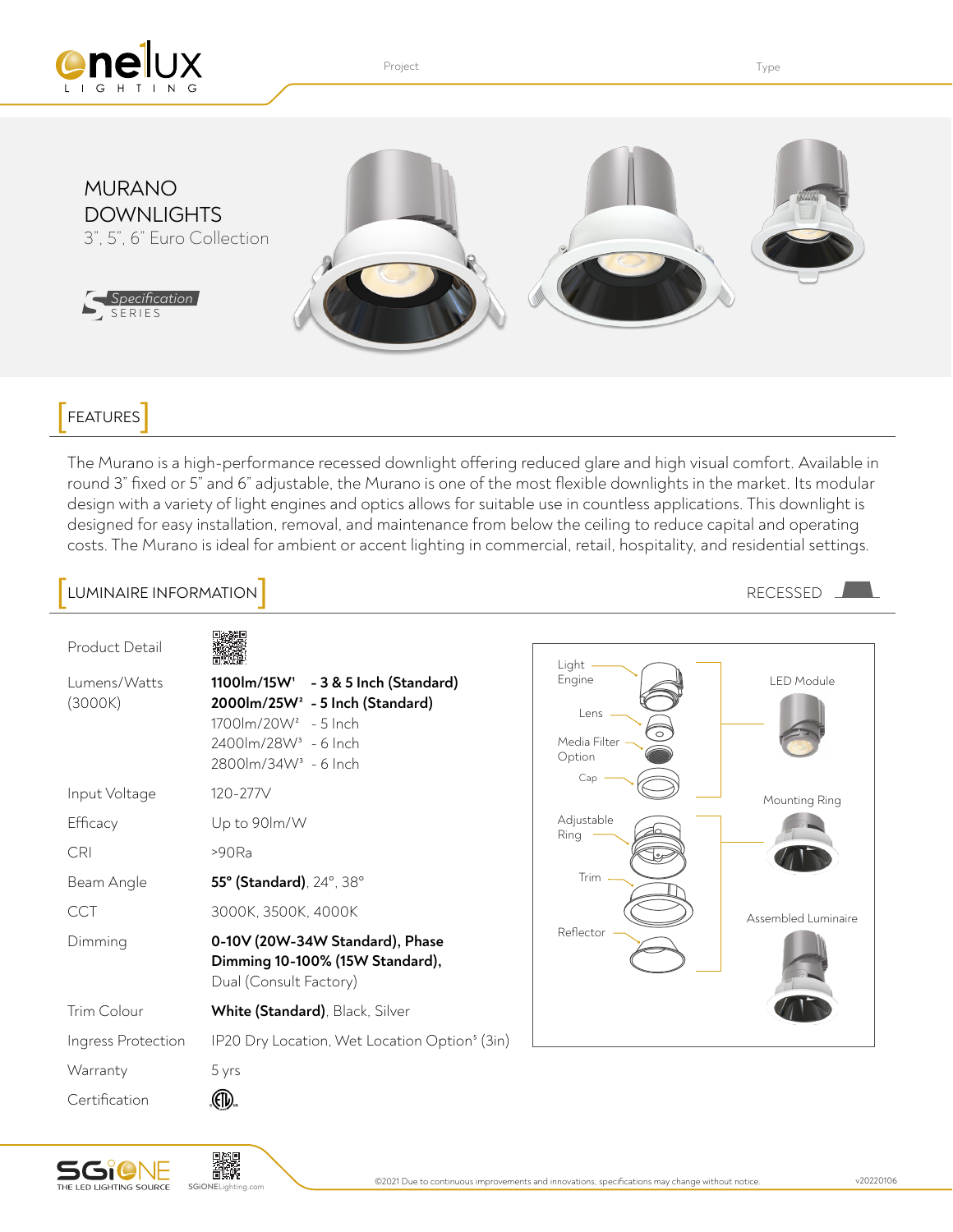

Project **Type Internal Contract Contract Contract Contract Contract Contract Contract Contract Contract Contract Contract Contract Contract Contract Contract Contract Contract Contract Contract Contract Contract Contract C** 

# DIMENSIONS

| Euro Collection / Model                              | D/W            |                 | Cutout Size D / W |
|------------------------------------------------------|----------------|-----------------|-------------------|
| EURO3/<br>3 Inch* Murano Round MUR3 (R)              | Ø85mm (3.35")  | 86.5mm (3.41")  | Ø75mm (2.95")     |
| EURO4/<br>5 Inch* Murano Round MUR5 (R)              | Ø125mm (4.92") | 112.5mm (4.43") | Ø110mm (4.33")    |
| EURO <sub>6</sub> /<br>6 Inch* Murano Round MUR6 (R) | Ø145mm (5.71") | 138.5mm (5.45") | Ø125mm (4.92")    |

## **EXAMPLE TRIM**  $\blacksquare$  DRIVER ENCLOSURE



MUR3-F-R-BC-WH-1 1100lm



EURO4 MUR5-AD-R-BC-WH-1 1100lm, 1700lm, 2000lm

EURO6

MUR6-AD-R-BC-WH-1 2400lm, 2800lm



(8.2")

### [ORDER CODE]

|                                                                   |                                                                              | <b>MODULE</b>                                                                      |            | <b>DRIVER</b>                                                                                                                                                                                                                             |                                                                                                                                                                            |                                                                                                                                                                                                                        |
|-------------------------------------------------------------------|------------------------------------------------------------------------------|------------------------------------------------------------------------------------|------------|-------------------------------------------------------------------------------------------------------------------------------------------------------------------------------------------------------------------------------------------|----------------------------------------------------------------------------------------------------------------------------------------------------------------------------|------------------------------------------------------------------------------------------------------------------------------------------------------------------------------------------------------------------------|
|                                                                   |                                                                              | $\hspace{0.05cm}$                                                                  | 90         | $\overline{\phantom{0}}$                                                                                                                                                                                                                  |                                                                                                                                                                            | <b>UNV</b><br>—                                                                                                                                                                                                        |
| <b>COLLECTION</b>                                                 | <b>BEAM ANGLE</b>                                                            | CCT                                                                                | <b>CRI</b> | <b>LUMENS</b>                                                                                                                                                                                                                             | <b>DIMMING</b>                                                                                                                                                             | <b>VOLTAGE</b>                                                                                                                                                                                                         |
| <b>EURO3</b> - MUR3<br><b>EURO4 - MUR5</b><br><b>EURO6 - MUR6</b> | $55D - 55^{\circ}$<br>(Standard)<br>$24D - 24^{\circ}$<br>$38D - 38^{\circ}$ | <b>30K</b> - 3000K<br>35K - 3500K<br>40K-4000K<br>Consult factory<br>for other CCT | 90 - 90CRI | $11 - 1100$ $\text{Im}^1$<br>(EURO3 Standard)<br>(EURO4)<br>$20 - 2000$ lm <sup>2</sup><br>(EURO4 Standard)<br>$17 - 1700$ lm <sup>2</sup><br>(EURO4)<br>$24 - 2400$ lm <sup>3</sup><br>(EURO6)<br>$28 - 2800$ lm <sup>3</sup><br>(EURO6) | $V - 0 - 10V$<br><b>DIMMING</b><br>$(20W - 34W)$<br><b>T</b> - PHASE<br><b>DIMMING</b><br>(15W ONLY)<br>$X - DUAL$<br>0-10V & PHASE<br><b>DIMMING</b><br>(Consult Factory) | <b>UNV</b> - 120-277V<br>* Nominal size<br>1. Available for 3" & 5" models only<br>2. Available for 5" model only<br>3. Available for 6" model only<br>4. Not available for 3" model<br>5. Available for 3" model only |

|                                                                                                                         |                                                   |                                       | <b>OPTIONS</b>                                                                                    |                                                              |                                        |                                                            |                                                   |                                                                                                                                                    |
|-------------------------------------------------------------------------------------------------------------------------|---------------------------------------------------|---------------------------------------|---------------------------------------------------------------------------------------------------|--------------------------------------------------------------|----------------------------------------|------------------------------------------------------------|---------------------------------------------------|----------------------------------------------------------------------------------------------------------------------------------------------------|
| <b>MODEL</b>                                                                                                            | $\overline{\phantom{0}}$<br>TILT                  | R<br>$\overline{\phantom{a}}$<br>TRIM | <b>REFLECTOR</b>                                                                                  | <b>TRIM FINISH</b>                                           | $\overline{\phantom{0}}$<br># OF HEADS | $\overline{\phantom{a}}$<br>$\overline{\phantom{0}}$<br>IP | <b>MEDIA FILTER</b>                               | $\overline{\phantom{0}}$<br><b>OPTION</b>                                                                                                          |
| <b>MUR3</b> - MURANO<br>$3$ INCH <sup>*</sup><br><b>MUR5</b> - MURANO<br>$5$ INCH*<br><b>MUR6</b> - MURANO<br>$6$ INCH* | $F - FIXEDs$<br>$AD -$<br>ADJUSTABLE <sup>4</sup> | $R - ROUND$                           | CS - CLEAR<br><b>SPECULAR</b><br>(Standard)<br><b>BC</b> - BLACK<br><b>CHROME</b><br>(Anti-glare) | WH - WHITE<br>(Standard)<br><b>BK</b> - BLACK<br>SV - SILVER | $1 - 1$ HEAD                           | $WLO3 - WET5$<br>LOCATION<br>(MUR3)<br>(Consult Factory)   | HC -<br><b>HONEYCOMB</b><br><b>SL</b> - SOFT LENS | (BLANK) - NONE<br><b>NCR1</b> - NEW<br><b>CONSTRUCTION</b><br><b>PLATFORM</b><br><b>NCR2 - NEW</b><br><b>CONSTRUCTION</b><br>PLATFORM <sup>2</sup> |



(1.8")